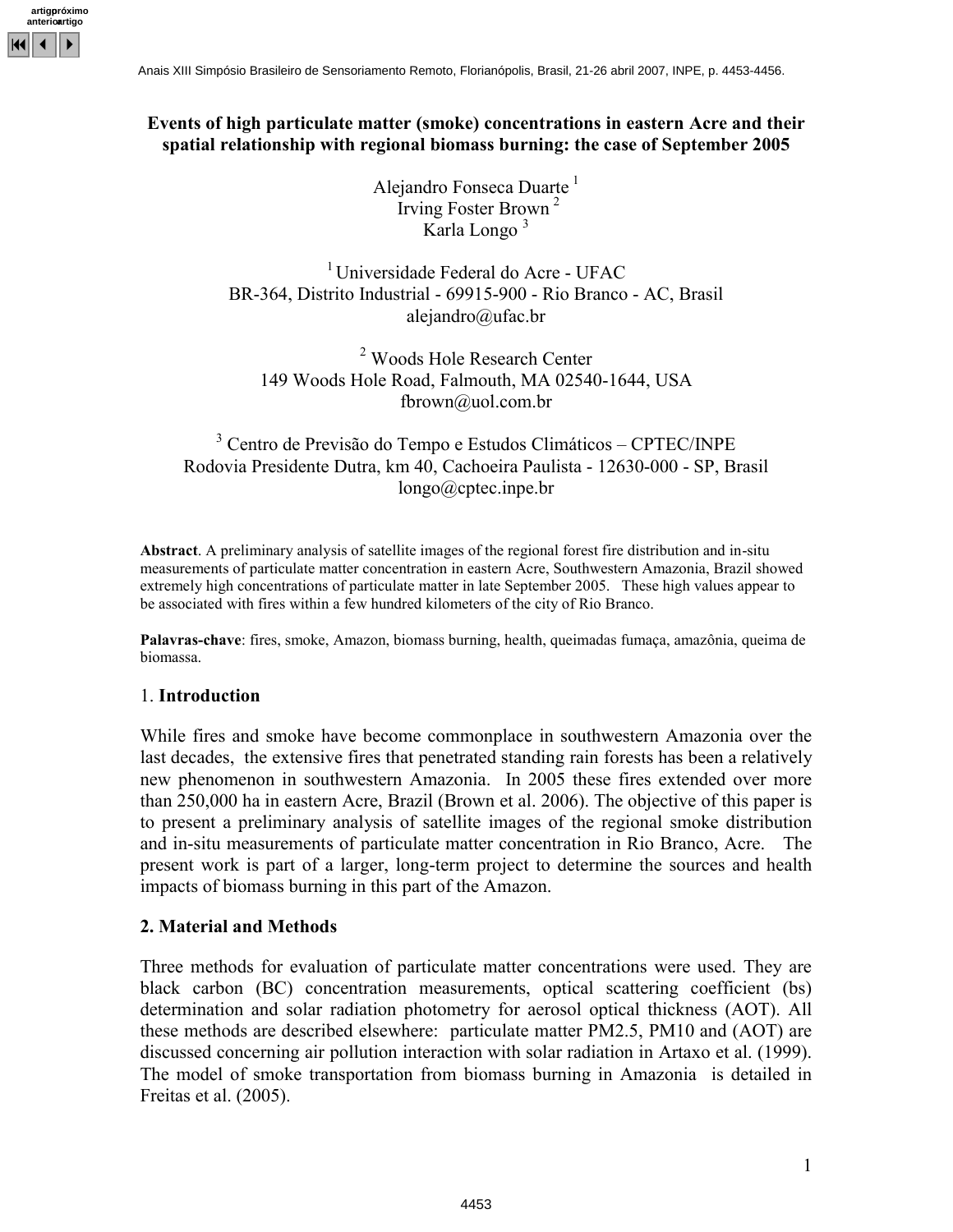## 3. Results and Discussion

The local values of optical scattering coefficient, black carbon and aerosol optical thickness (Figure 1) all show exceptionally high values for the second half of September, among the highest recorded for the Amazon. Both the BC and AOT show extremely high levels during the period 16 to 22 September and peak on 19 September. While for AOT, the dominant pattern is one of a large increase extending from 19 to 21 September. This coincidence verifies the occurrence of this important air pollution event at low elevation in the atmosphere and also its extension to higher altitudes. At the same time the AOT measurements express an increasing accumulation of smoke aerosols in the atmospheric column particularly after 19 September, until its dispersion at the end of the period.





Figure 1. The local values of optical scattering coefficient, black carbon and aerosol optical thickness all show exception ally high values for the second half of September 2005. In particular AOT measurements show the accumulation effect of smoke aerosols in the atmosphere until its dispersion (Duarte, 2006).

The MODIS imagery and the transport models for this period show extensive smoke coverage in the region (Figure 2), supporting the AOT observations of a large increase in smoke concentrations. One limitation is that the model shows smoke concentrations only as equal or greater than 400  $\mu$ g m<sup>-3</sup> for particulate matter with effective diameter below 2.5  $\mu$ m (PM2.5). Black carbon may be 1 to 15 % of PM2.5. In this case, the 20 to 40  $\mu$ g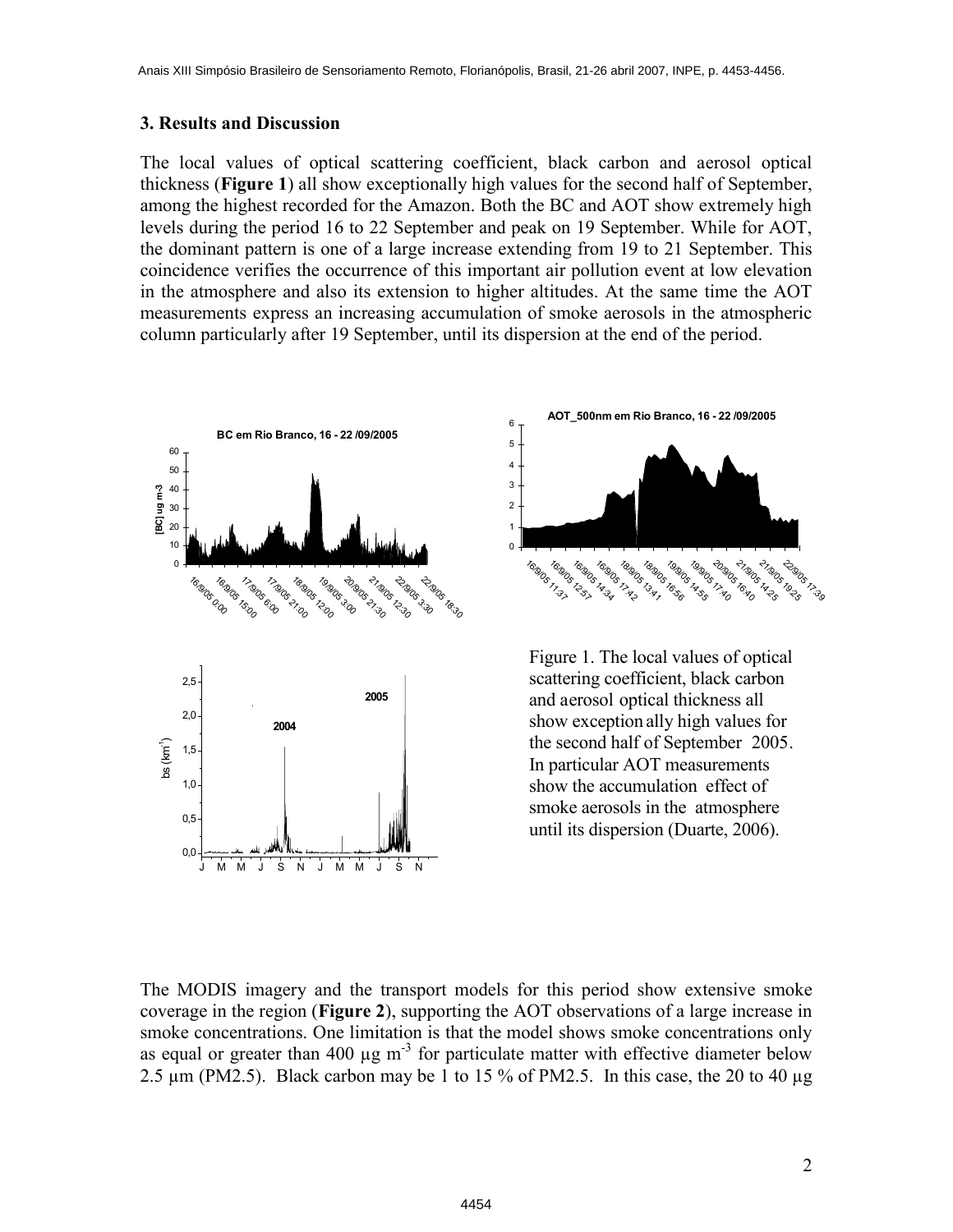$m<sup>-3</sup>$  concentrations of black carbon indicate PM2.5 concentrations of 130 to 4000  $\mu$ g m<sup>-3</sup>, well above Brazilian standards.<sup>1</sup>

The nearby Bolivian Department of Pando also suffered extensive burning with more than 200.000 ha of open lands and forests affected by burning (Cots, 2006). The fires in Acre, Pando and western Rondonia and south Amazonas contributed to the smoke that affected the region as near sources of air pollution during the later half of September 2005, when the most intense and expanded forest fires in eastern Acre together with the hardest drought of Amazonia in some decades.





Figure 2. MODIS imagery of forest fires and smoke transportation model. Local fires at the eastern Acre were the sources of very high smoke concentration in the region during the dry season, particularly in September 2005.

# 4. Conclusions

 $\overline{a}$ 

The anomalous conditions of the 2005 drought in western Amazon combined with a tremendous increase in fire frequency resulted in exceptional levels of optical scattering, black carbon, AOT and fine particulate matter. These values easily exceed international

<sup>1</sup> Resolução do Conselho Nacional de Meio Ambiente, n.3, de 28 de junho de 1990.